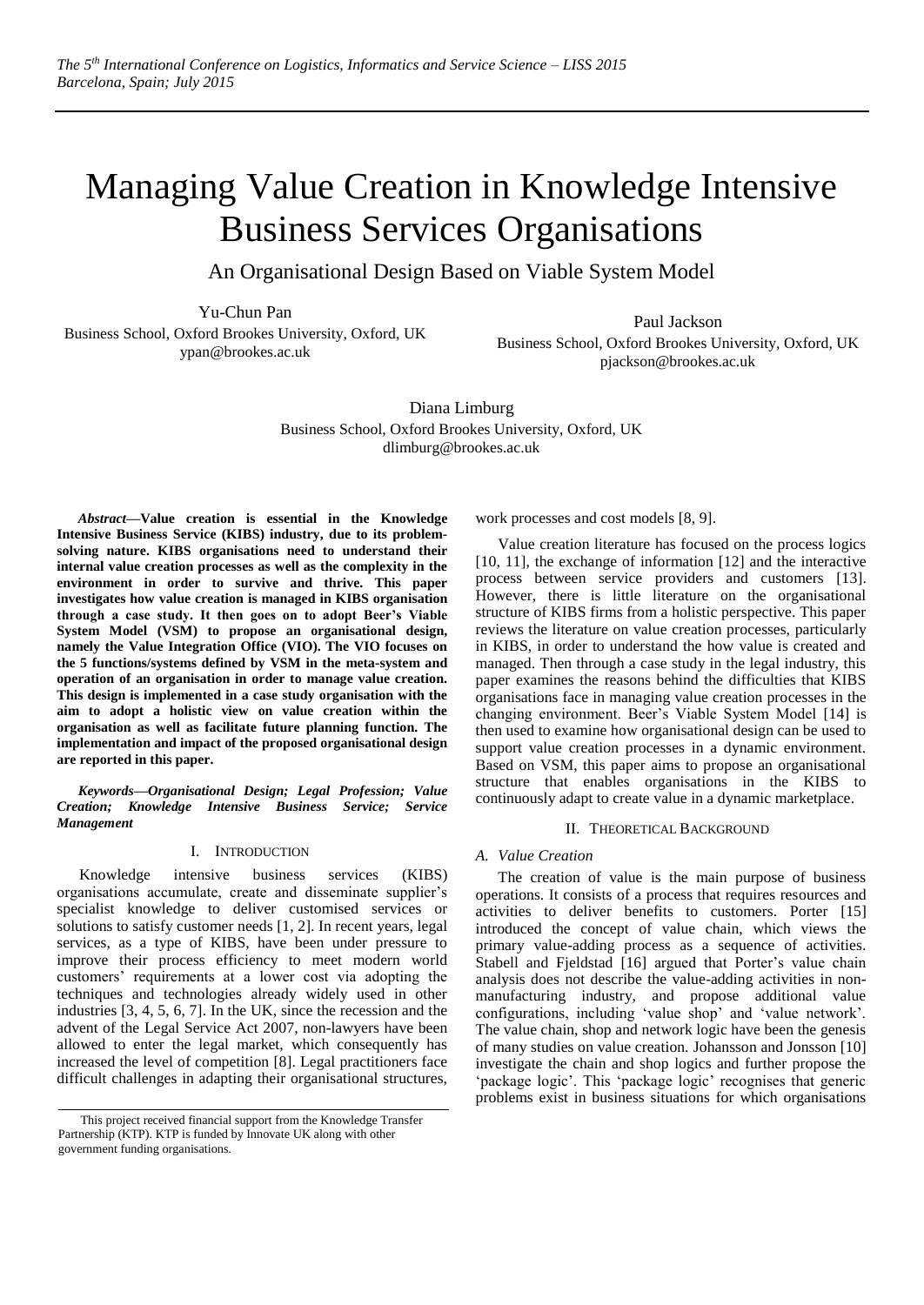can provide packaged 'underlying solutions' to the problem owners. Such solutions, say the authors, can be customised and utilised across projects and customers, providing for greater efficiency and economies of scale. The shop and package logics, where value creation occurs through a problem-solving process, appear in many areas, including high-tech product development [17], professional services and KIBS [2, 18, 19].

The problem-solving nature of KIBS significantly shapes how value is created in KIBS organisations. The problems to be solved may not be clearly structured and therefore rely on the specialist knowledge to clarity the problems [20]. Professional knowledge and competence are therefore key elements of value creation [21]. In addition to the specialist knowledge, the roles in diagnosing needs, designing and producing solutions, organising process and resources and implementing solutions are vital in the value creation process in KIBS [22].

# *B. Viable System Model*

An organisation can be seen as a system with defined boundary composed of inputs, processes and outputs, and contains distinctive parts that are integrated to accomplish a shared goal [23]. Such a system view enables the management to regard the organisation in terms of the flows, processes and relationships, to achieve optimal results [24]. The system view of organisation also allows each system to be analysed in relation to its meta-systems and sub-systems. In addition to investigating the elements within a system, Beer [25] stated that it is necessary to observe a system from a higher level, with a holistic perspective, to fully address the phenomenon. By viewing organisations as systems, a holistic view enables the investigation into the full scenario of functioning organisations, including how they interact with environments.

Beer [14] applied Ashby's Law of Requisite Variety [26] to develop the concept of Viable System Model (VSM). VSM [14] sees an organisation as a system that becomes viable by balancing internal and external factors. The internal resources must match the variety of the external requirements. VSM provides a framework for reviewing and designing responsive and sustainable organisations that match internal variety and external complexity [27]. VSM was originated from cybernetics and developed largely based on the idea of complexity in the environment. VSM describes how an organisation as an autonomous system meets the complex demands to survive and be viable in the changing environment. VSM has been widely adopted to understand and design organisational structures and information systems in various fields, such as complex systems and communications systems [28, 29, 30].

The three key elements in VSM are operation, environment and meta-system. The meta-system enables and ensures that operational units work in harmony, by providing control and guidance, while both the meta-system and operation interact with the environment and exchange information. The meta-system and operation together form a viable system. Each viable system is composed of five

systems that have specific roles and functions within an organisation (see [TABLE I.](#page-1-0) and [Fig. 1\)](#page-1-1). VSM holds that an organisation can achieve its viability by the coherent collaboration of the five systems.

TABLE I. FIVE SYSTEMS OF VIABLE SYSTEM MODEL [14]

<span id="page-1-0"></span>

| Element         | <b>System</b> | <b>Descriptions</b>                                                                                                                                                                                         |
|-----------------|---------------|-------------------------------------------------------------------------------------------------------------------------------------------------------------------------------------------------------------|
| Operation       | System 1      | The collection of operational units that perform<br>primary tasks                                                                                                                                           |
| Meta-<br>system | System 2      | The system responsible for the communication<br>between system 1 and 3 and between<br>operational units in system 1                                                                                         |
|                 | System 3      | The structure and control of operation, ensuring<br>integration of value; also provides an interface<br>with system 4 and 5                                                                                 |
|                 | System 4      | The system that interacts with and investigates<br>the environment and develops future strategies<br>and plans                                                                                              |
|                 | System 5      | The system that makes policy decisions,<br>controls the organisation as a whole, and<br>balances time and resources spent on planning<br>development and those needed<br>and<br>for<br>operational delivery |



Fig. 1. Viable System Model [14]

<span id="page-1-1"></span>One of the key foundations of VSM is that viable systems are recursive; viable systems contain viable systems. This allows organisations to understand the multiple layers of structures and functions, as well as their interactions with the environment.

## III. METHOD

Through a case study, this paper provides empirical evidence of the difficulties in managing value creation processes in a KIBS context. The empirical study is primarily a qualitative case study based on participant observation [31]. A UK-based law firm was selected as the case study organisation. This organisation is of particular interest due to the knowledge-intensive nature of legal services and the level of change in the UK legal industry in recent years. The case study organisation offers a wide range of legal services to both business and individual customers. It has over 250 employees across 3 geographical locations. The rapid growth increases the level of complexity in business operations and in the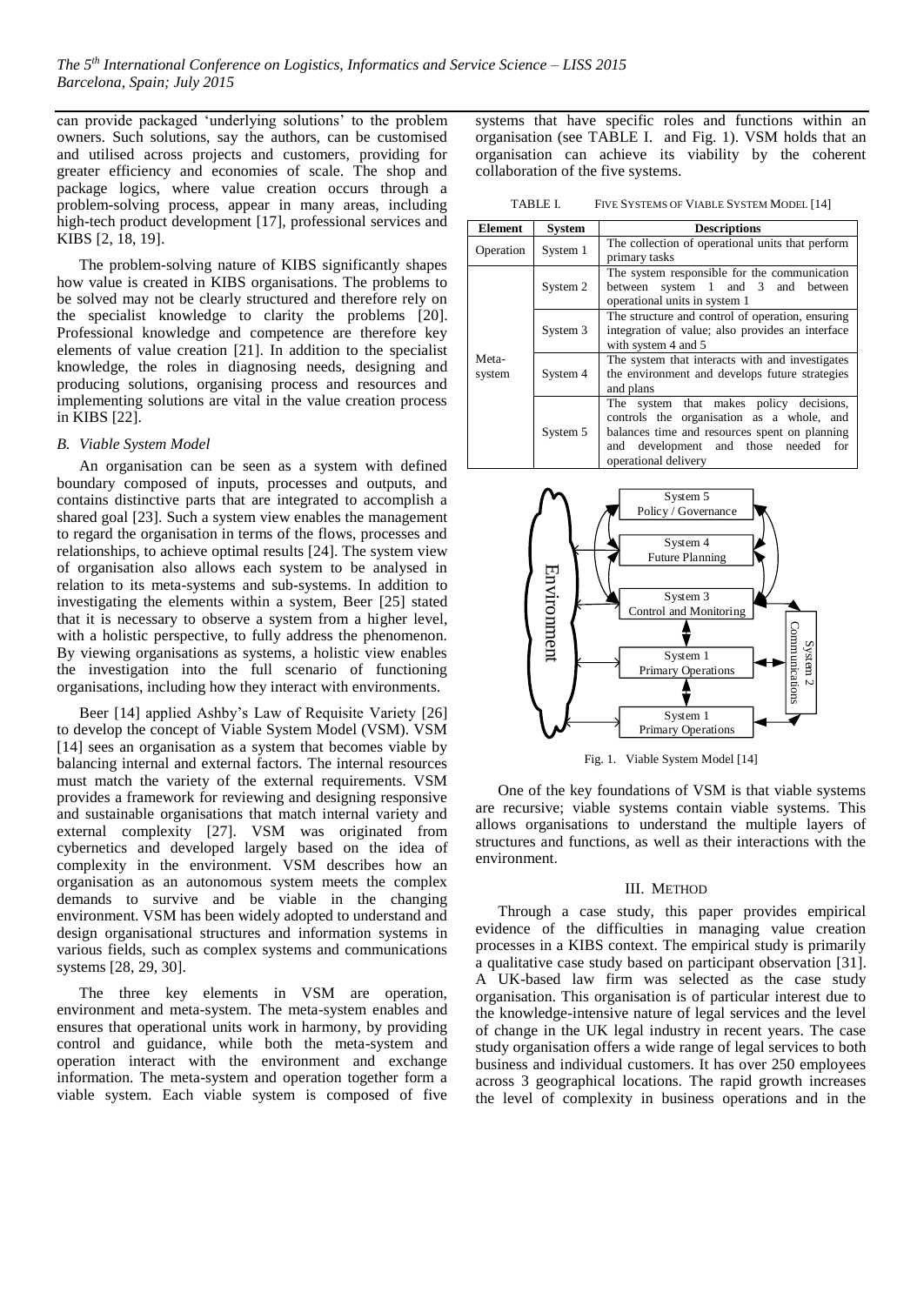marketplace, which challenges the management and organisational structure, designed prior to the growth. The first author started working with the case study organisation as an internal management consultant seconded from Oxford Brookes University in January 2014 and has been there for over a year. A large number of informal interviews were conducted with the employees at board, senior and junior levels. As such, the case study has benefited from the principle that data collected through observation in a natural setting can provide a more accurate insight into organisations [32].

The case study has three distinct phases. Firstly, from January 2014 until approximately July 2014, the 'as-is' situation was observed and analysed. Based on these initial findings, and the literature on value creation and VSM, an organisational design to support value creation in KIBS in dynamic environment was developed. Finally, the proposed design was implemented in the case study organisation in stages. The implication and impact of the implementation in the last 8 months will be analysed and reported, followed by the discussion and conclusion.

## IV. INITIAL CASE STUDY FINDINGS

The case study organisation is structured based on the areas of legal expertise. There are 21 legal departments and 4 support function departments. Each department is managed by its head of department. All the heads of departments report to the executive board. The executive board is responsible for managing the day-to-day operations across the departments and for the overall governance of the organisation. The executive board meet every week to review the performance of all departments and make decisions on the operational plans for the departments. The executive board, as the only decision making and management function, spends the majority of the time ensuring the smooth daily operations, which leaves little time for long term planning. In terms of value creation, each department has, over the years, developed its own approach to value creation, based on interacting with the marketplace and its customers.

However, the knowledge flows about the practice of value creation within the organisation are mostly vertical, between the executive boards and each department. The lateral knowledge flows between legal departments are relatively limited. In brief, the case study organisation has a large number of value creation practices across the organisation, but there is no channel or mechanism for these value creation practices to be shared between departments. The departments therefore operate in silos and the executive board is the central hub that links all the departments.

From the VSM perspective, the departments are the primary operation units that interact with the environment and create value through daily operations (system 1). The reporting system (e.g. performance management system) between the heads of departments and the executive board represents the system 2. The executive board controls and monitors the performance of all the departments (system 3). However, there is no system 2 functionality between the system 1 operational units. The executive board is also

responsible for the overall governance (system 5) and future planning (system 4).

As seen in [Fig. 2,](#page-2-0) whilst there are system 1, 2 and 3 in place, there is no clear distinction between system 3, 4 and 5 in the meta-system. Furthermore, there is no distinction between system 3 local management and control and the strategic system 4 and 5. The fact that the executive board find it difficult to balance between daily operational management and long term strategic planning shows the shortfall of mixing system 3 and the meta-system. As a result, the functions of system 4, which focuses on investigating the environment and future planning, are rarely performed. The lack of a system 2 function (coordination) between system 1 operational units (the legal departments) limits the case study organisation's ability to learn from experiences within the organisation and gain from the benefits of sharing best practice. The executive board currently performs the system 3 function, as well as the whole meta-system function. The lack of clear distinction and definition of the functions and responsibilities of system 3, 4 and 5 limits the case study organisation's ability to understand the environment and plan to adapt itself to the changes in the dynamic marketplace.



Fig. 2. Case Study Organisation from VSM Perspective

#### V. VALUE INTEGRATION OFFICE

<span id="page-2-0"></span>Based on the initial case study findings, we identified that the current organisational structure, as well as the functions of the organisational units, did not fully support the long term growth and development of the organisation. Therefore, an organisational design based on VSM and the case study findings was developed. In order to address the imbalance in the meta-system, a Value Integration Office (VIO) was created to enable a holistic view of the organisation and required changes based on understanding the environment and internal resources. The VIO essentially fulfils the role of system 4 in VSM. The creation of the VIO is to release the governance body (system 5) from future planning responsibility, so that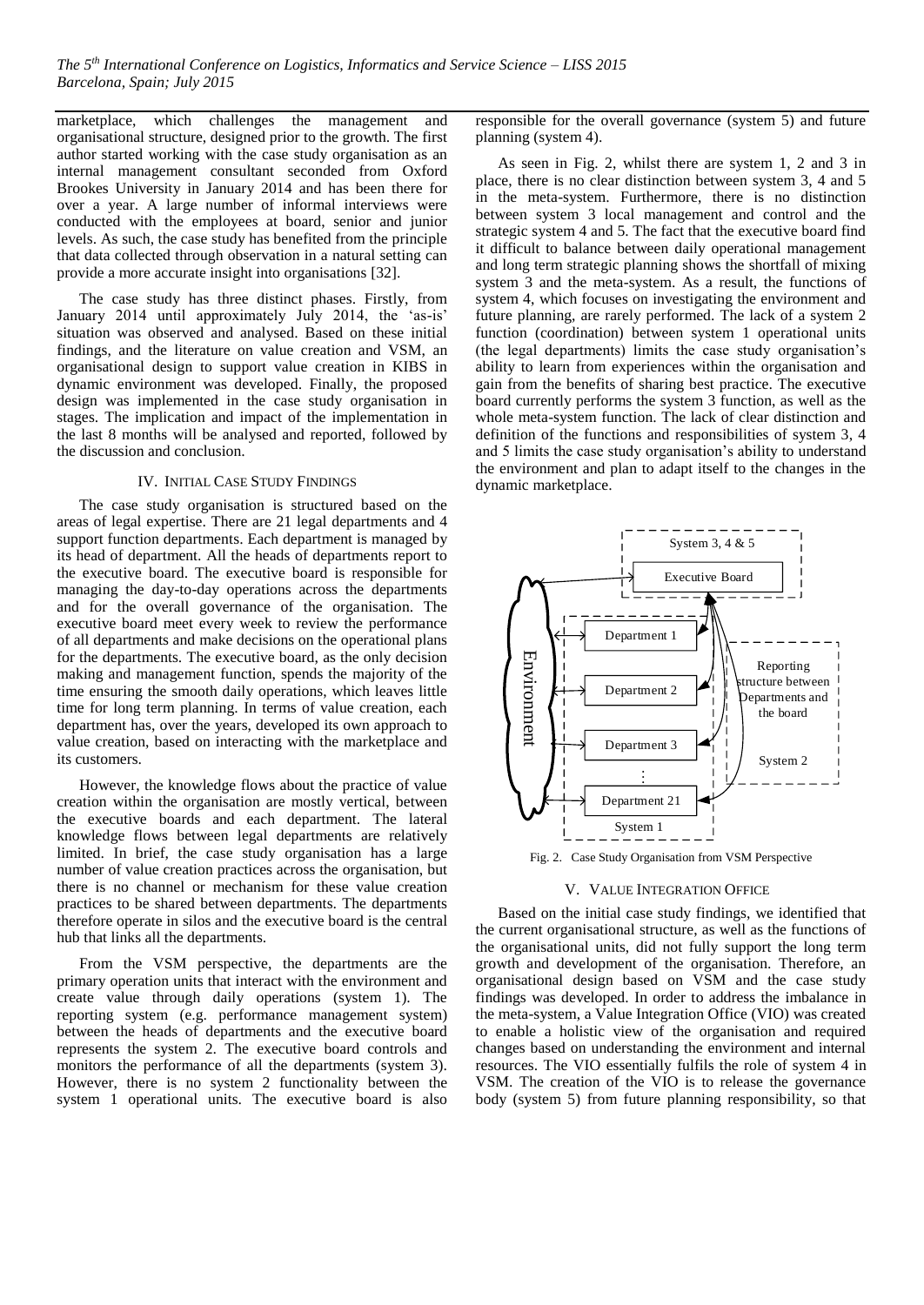the governance body can focus on decision making on policy and governance issues. The governance body develops the corporate strategy with the support of the VIO. The main responsibilities of the VIO should include:

- Coordinate strategies and plans for improvement
- Develop and maintain a portfolio of change initiatives
- Facilitate knowledge exchange within the organisation
- Prioritise and coordinate projects and initiatives
- Curate business, technology and process architectures
- Support intelligence gathering (particularly from the marketplace) and organisational development

In order to perform the future planning function (system 4), the VIO gathers and analyses the information collected through the interaction between the departments (system 1 operational units) and from the environment. Based on the analysis, the VIO can initiate the change required in order to achieve the strategic goals set by the governance body (system 5). Once the changes are delivered and embedded into operations (via systems 1, 2 & 3), the overall performance of the operational units can be reviewed by the governance body. The review can then form the foundation for the change initiatives.

In addition to the creation of the VIO, we also propose some structural change in operations in order to create the communications between operational units and the appropriate control function in the business operations. [Fig. 3](#page-3-0) shows a proposed structure, linking the VIO with newly created 'area managers'. The departments here are grouped into areas by customer portfolio and the nature of their work. The heads of departments report in turn to the area managers, who are responsible for managing the performances of the departments and collating the external environment information collected and reported by the departments. The area managers act as the middle-level management between the departments and the executive board. The area managers also initiate the lateral knowledge flow between the departments in the same area. In KIBS, this lateral knowledge flow can provide the essential foundation for the development of the bank of problemsolving practices, which are essentially the value creation processes. The awareness and understanding of the individual problem-solving instances enable the identification of the pattern of problem-solving practices. The knowledge about value creation then can be collated and analysed by the VIO, which ensures an organisation-wide knowledge management approach. The VIO thus processes the value creation knowledge pre-filtered by area managers and the information collected from the environment. The processed information is then provided to the executive board for strategic decision making and the area managers for operation management support.



<span id="page-3-0"></span>The proposed structure aims to set clear roles and responsibilities of the operation and the meta-system. Within the meta-system, the executive board focuses on policy and corporate strategy (system 5 function), and the VIO focuses on future planning and change portfolio (system 4 function). The area managers are the hubs of the operation and are responsible for gathering information from operational units to feedback to the VIO and the executive board. The proposed structure and defined roles largely support the required functions identified by VSM for organisations to survive and grow in the environment.

# VI. IMPLEMENTATION AND IMPACT OF VALUE INTEGRATION **OFFICE**

Having been approved by the management team, the proposed organisational structure will be implemented in the case study organisation in stages, starting in July 2014. The implementation remains active at the time of writing this paper. The VIO was created first, in order to thoroughly review the current change initiatives in the organisation. This portfolio was then examined by the executive board and the VIO to terminate any initiatives without clear aims and objectives. Disciplines for all change initiatives have also been introduced to ensure the initiatives support the corporate strategy and only start when the required resources are secured. The defined procedure specifies the documents and information required to assess change initiatives. The introduction and implementation of the VIO required a number of workshops and public announcements in the organisation. Not only does the VIO play the role of a gatekeeper for the change initiatives, but it also provides support and guidance needed in the development of new change initiatives, thus acting as a 'Project Office'.

Once the VIO was up and running, the creation of area managers was initiated. The 21 legal departments were grouped into 6 areas based on the types of customers and the types of work the departments perform. For each area, an area manager was appointed based on the knowledge of the area and the management experience. A performance management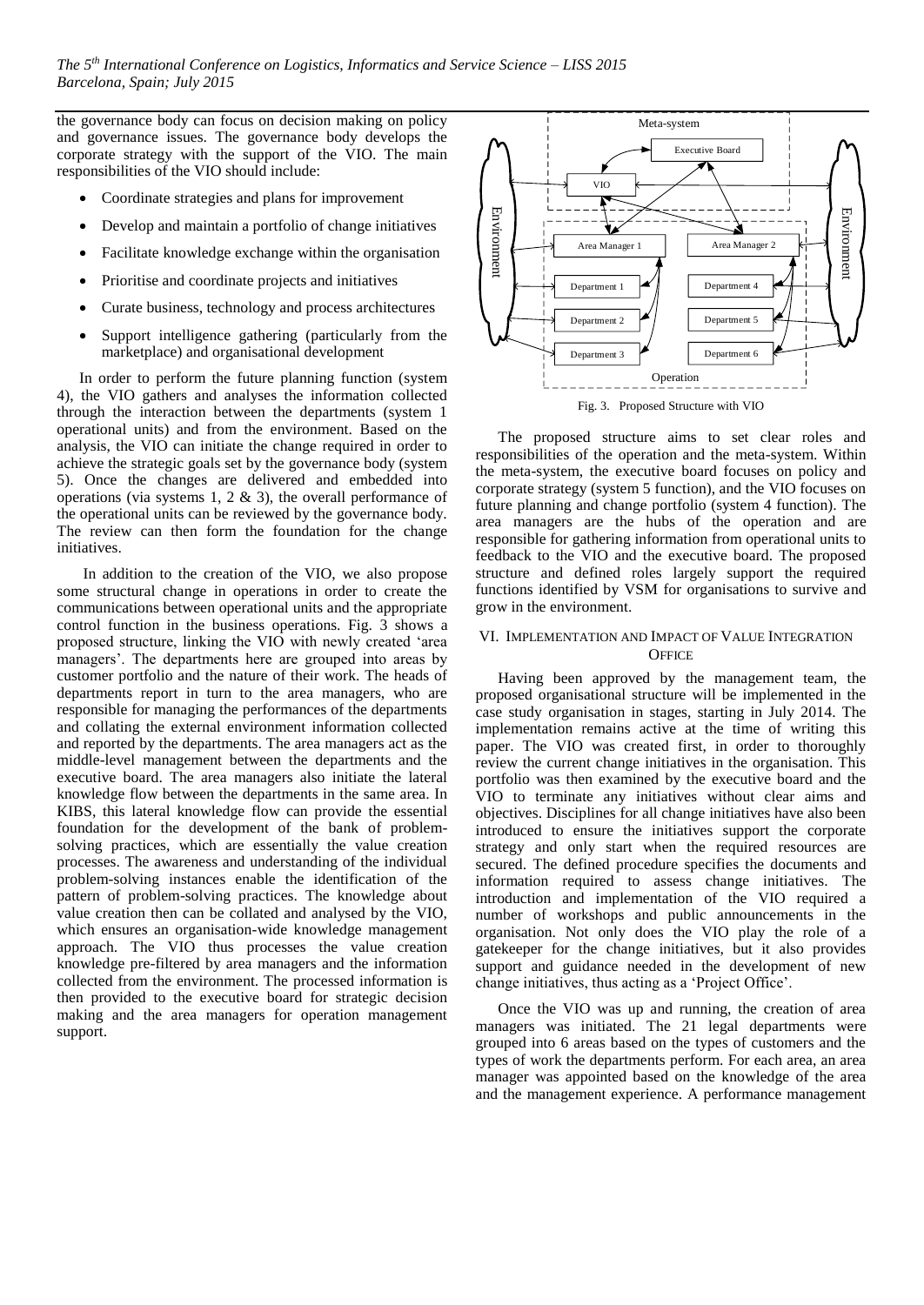system was introduced to support the area managers to monitor and control the performance in their areas and to report to the executive board. The unified performance management system provides the consistency and standard of communications between departments and between areas and the executive board.

Up to the point when this paper is written, the VIO has been operating for 8 months and the area managers have been in place for 3 months. It is therefore too early to review the impact of the structural change on the financial performance. However, the initial assessment of the new structure still provides valuable insight into the implementation of the VIO. The first author conducted unstructured interviews with the executive board and the area managers in order to understand the impact of the structural change and to collect feedback for further improvements. The executive board in general recognises the positive impact of the VIO in terms of ensuring the standard and consistency of new change initiatives. Under the new structure, the executive board focuses on future planning decisions with the VIO, and focuses on operational performance reviews with the area managers. The executive board find this approach helps them balance between managing the operations and planning for the future. The area managers are in the process of managing the departments in their areas. The performance management system is considered very helpful by the area managers and the executive board in terms of providing the same platform across the organisation. It allows the executive board to manage by exception rather than review all the details, which reduces the time demands on management. The area managers are also able to start facilitating the information sharing about customer knowledge and problem-solving approaches between the departments within their areas. Generally speaking, the executive board and the area managers see the implementation of the VIO and area managers as a positive contributor to the organisation, during the relatively short period of time since the structural change. However, the impact of change, particularly on the financial performance of the case study organisation, will still need to be monitored over time.

### VII. DISCUSSION AND CONCLUSION

The value creation process is the foundation of business operation. In the context of KIBS, value creation is even more important in the absence of physical goods. A service provided by KIBS organisations involves creating value through solving customers' problems. Due to the problemsolving nature of KIBS, knowledge exchange is central to value creation and integration within the organisation. Knowledge sharing about customers and problem-solving is the first step of ensuring the integration of value creation processes. Despite the different value creation logics, it is the specialist knowledge and the knowledge about customers and their problems that allow KIBS organisations to deliver value to their customers. It is therefore crucial that an organisation has knowledge about the environment, e.g. customers and market trends. This kind of knowledge allows organisations to adapt themselves in the environment, and thus to survive and thrive.

Beer's VSM [14] provides a framework that explains how an organisation can survive in the changing environment through performing a set of specific functions via the 5 systems. As the above discussion has shown, the structure and dynamics of the case study highlighted the difficulties of a KIBS organisation in terms of integrating its value creation processes and adapting itself in response to the changing environment. From the VSM perspective, the organisation did not have a clear distinction between monitoring, future planning and governance in terms of roles and responsibilities. The lack of clearly defined roles and responsibilities limited the organisation's ability to integrate its value creation processes and to adjust itself to suit the environment.

Because of this, an organisational design was proposed and implemented, consisting of a VIO and area managers, based on the concept of VSM. The proposed VIO enables the holistic view of the organisation by identifying and coordinating the information gathered and change initiatives proposed by different parts of the organisation. The VIO also filters out the unorganised and unsolicited information for the senior management. The central 'gatekeeper' role of the VIO allows an organisation to reduce the 'noise' from local management and focus on the strategic issues. Furthermore, the VIO acts as the portfolio office that enables an organisation to ensure all the change initiatives are in line with the organisation's long term strategies. The newly proposed area managers serve as the first level of cross-departmental collaboration within the areas, when the VIO facilitates the collaboration between the areas. This organisational structure allows the identified patterns of problems to be shared between different operational units. The shared patterns of problems and underlying solutions provide the foundation for package logics. Package logics of value creation are increasingly found in KIBS industry. An organisational design that focuses on the functions facilitating the development of coherent collaboration across the organisation would help organisations manage the value creation processes. The proposed organisational design, which includes the VIO and area managers, addresses the need for – and interactions between the 5 systems within an organisation. The executive board takes on the system 5 function, with the VIO and area managers representing system 4 and system 3 respectively. This approach facilitates the cycle of corporate strategy development, business as usual and the initiation of management of organisational change.

Although still early days, the implementation of the new organisational design has generally showed a positive impact on the case study organisation, as evidenced by positive reception from the executive board and area managers. The structural change allows the organisation to have a functioning meta-system that adopts a holistic view of the organisation, with the operation being controlled and monitored by the middle-level management (i.e. area managers). Although the results from one case study cannot be generalised to all organisations, the paper provides valuable insight into a KIBS organisation in terms of structural change and value creation that is applicable to many knowledge-based businesses. Of course, while the paper reports the initial implementation and